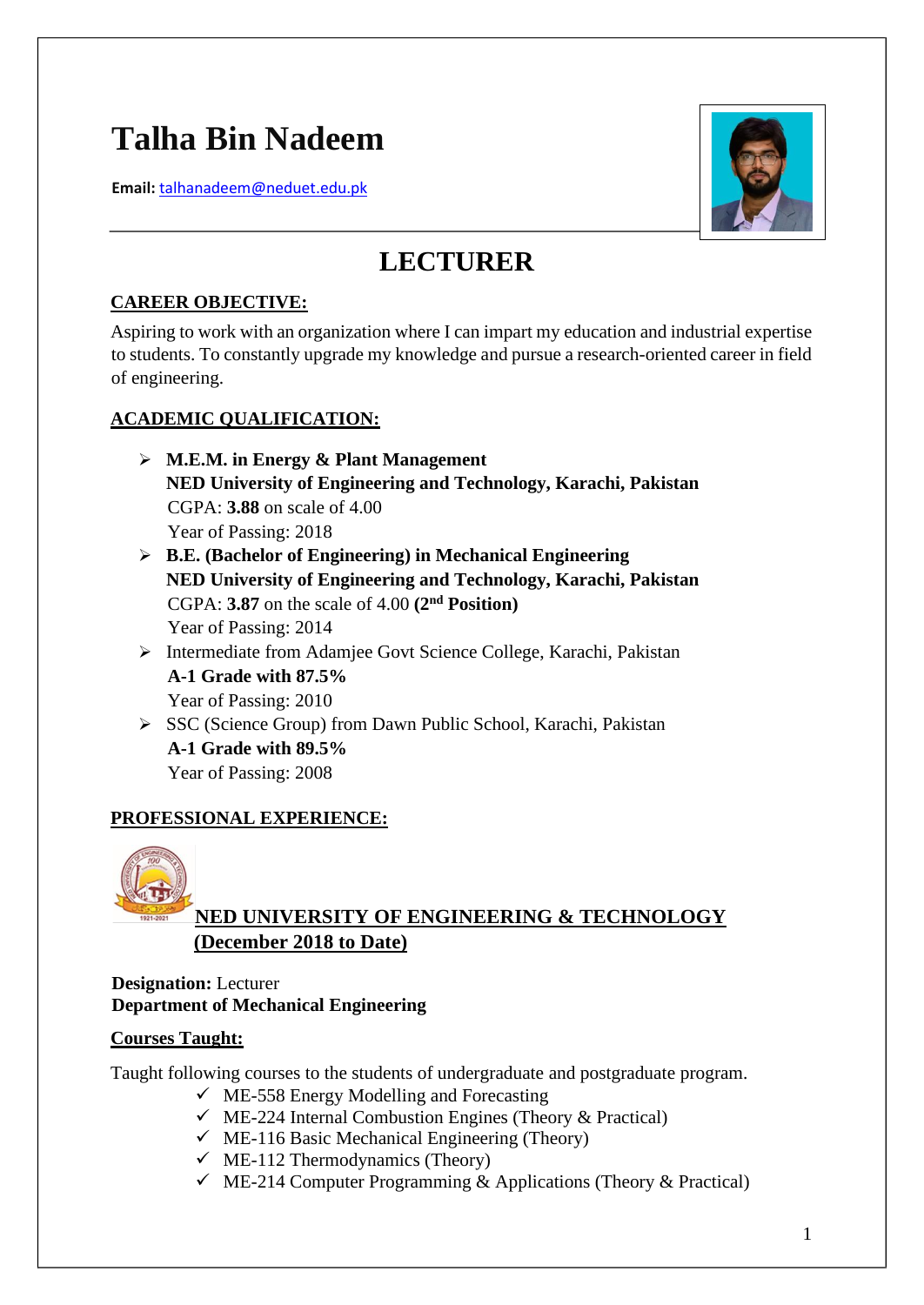#### **Students' Feedback:**

| <b>Courses</b>                               | <b>Semester</b>  | <b>ISO Students' Feedback</b> |
|----------------------------------------------|------------------|-------------------------------|
| ME-214 Computer Programming $&$ Applications | Spring 2021      | 8.719                         |
| ME-224 Internal Combustion Engines           | <b>Fall 2020</b> | 8.395                         |
| ME-116 Basic Mechanical Engineering          | <b>Fall 2020</b> | 8.846                         |
| ME-215 Internal Combustion Engines           | <b>Fall 2019</b> | 9.462                         |
| ME-214 Computer Programming & Applications   | Spring 2019      | 9.165                         |
| ME-215 Internal Combustion Engines           | <b>Fall 2018</b> | 8.142                         |

#### **Administrative Responsibilities:**

- ➢ Performed a leading role in PEC visit 2021 by clearing several queries of their representatives.
- ➢ Worked as a coordinator for **preparation of course files** for **PEC visit 2021**.
- ➢ Also prepared several **criterion files** for **PEC visit 2021**.
- ➢ Prepared lab manual of **ME-322 IC Engines and Powerplant Lab**.
- ➢ Currently working as a **Focal Person** for **NAVTTC – PM Skill for All Programs** offered in Department of Mechanical Engineering.
- ➢ As a **LMS Facilitator**, performed a leading role to train faculty members for recording video lectures and conducting online sessions.
- ➢ Prepared and submitted online departmental **Self-Assessment Report (SAR)** in 2020 for PEC accreditation.
- ➢ Prepared a detailed procurement list of equipment for **IC Engine lab** for **PC-1**.
- ➢ Currently working on the modification of the **website of Department of Mechanical Engineering**. Successfully added all the course content, books, and course learning outcomes (CLOs) of all the courses offered in B.E. and M.E. program of Mechanical Engineering department on website.
- ➢ Also working on the modification of **website for International Mechanical Engineering Conference (IMEC)** by Institution of Engineers Pakistan (IEP).
- ➢ Focal Person for the implementation of **G-Suite** in Department of Mechanical Engineering.
- ➢ Prepared a **tutorial video** to help and guide all students regarding the use of G-Suite account uploaded on the official webpage of MED.

#### **Fundings and Journal Publication:**

#### **Funding**

➢ Awarded funding on project titled, **"Design and Fabrication of Vertical Axis Wind Turbine (VAWT) using Magnetic Levitation (MagLev)"** by NED Alumni Association of Southern California **(NEDAASC).**

#### **Published/Accepted Manuscript**

➢ **Talha Bin Nadeem**, Ahsan Ahmed, Asad A. Naqvi, Muhammad Saad, Azan Ali Abbasi, Syed Muhammad Usama Arshad, and Farooq Ahmed, "Designing of heating, ventilation, and air-conditioning (HVAC) system for workshop building in hot and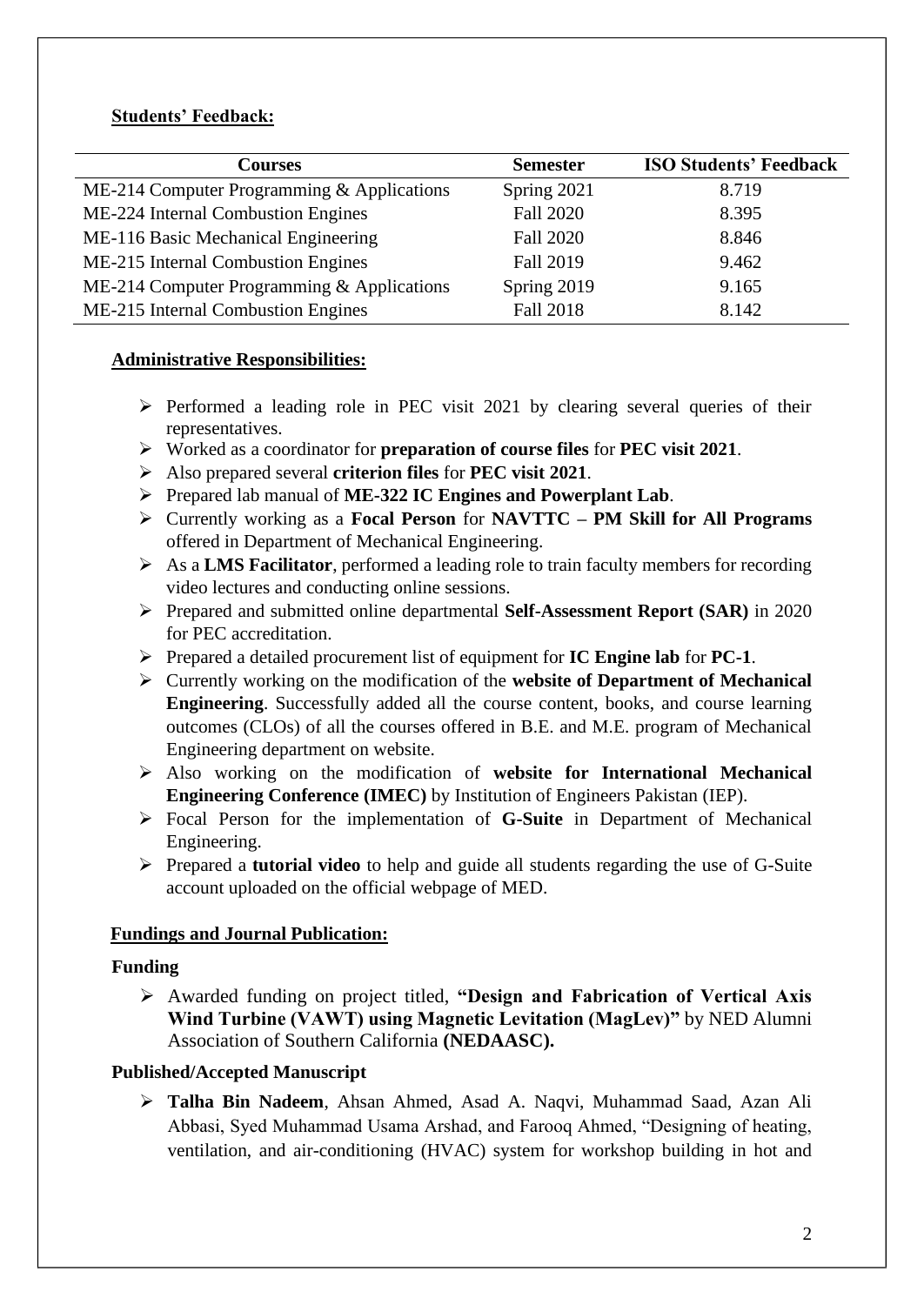humid climatic zone using CLTD method and HAP Analysis - A comparison", **Arabian Journal for Science and Engineering,** 2022.

- ➢ Asad A. Naqvi, **Talha Bin Nadeem**, Ahsan Ahmed, and S. Asad Ali Zaidi, "Technoeconomic design of grid-tied PV system for a residential building", **Advances in Energy Research,** Volume 8 (1), pp. 59-71, 2021.
- ➢ Asad A. Naqvi, **Talha Bin Nadeem**, and Ahsan Ahmed, "Designing of an off-grid Photovoltaic system for a remote location", **TECCIENCIA,** Volume 16 (31), 2021.
- ➢ Ahsan Ahmed, Asad A. Naqvi, **Talha Bin Nadeem**, and Muhammad Uzair, "Experimental investigation of dust accumulation on the performance of the photovoltaic modules: A case study of Karachi, Pakistan", **Applied Solar Energy**, Volume 57 (5), pp. 370-376, 2021.

#### **Under Review Manuscript**

- ➢ Ahsan Ahmed, **Talha Bin Nadeem**, Asad A. Naqvi**,** Mubashir Ali Siddiqui, Muhammad Hamza Khan, Muhammad Saad Bin Khalid, and Syed Muhammad Ammar, "Investigation of PV utilizability on university buildings: A case study of Karachi, Pakistan", **Renewable Energy**.
- ➢ Asad A. Naqvi, Ahsan Ahmed, **Talha Bin Nadeem**, Talha, Muhammad Hamza Tariq, Rayyan Ahmed Abbasi, and M. Ahmed Raza Siddiqui, "Optimized working fluid for waste heat recovery Organic Rankine Cycle", **Energy**.
- ➢ Asad A. Naqvi, Faaz Ahmed Butt, **Talha Bin Nadeem**, Muhammad Anas, Abu Ali, Bilal Qamar, and Umar Shahid, "Photovoltaic powered electrolyzer for the production of clean Hydrogen", **Proceedings of the Institution of Mechanical Engineers, Part A: Journal of Power and Energy**.
- ➢ Asad A. Naqvi, **Talha Bin Nadeem**, and Ahsan Ahmed, "Efficiency improvement of photovoltaic module for air cooling", **Applied Engineering Letters**.

#### **Supervised Final Year Projects:**

#### **Session 2021-22**

- ➢ Design and Feasibility study of the Solar Powered Carport for University Campus parking.
- ➢ Techno-economic analysis of Rooftop Grid Tied PV System under Pakistan's net metering/feed-in tariff (FIT) scheme using HOMER.

#### **Session 2020-21**

- ➢ Designing of HVAC system for new workshop building of K-Electric in Korangi town gas turbine power station via HAP software.
- ➢ Design and analysis of Shell and Tube type Heat Exchanger in compliance with International Standards.
- ➢ Designing and fabrication of Vertical Axis Wind Turbine using Magnetic Levitation (MagLev).

#### **Session 2019-20**

➢ Design of HVAC System for Latifa Hospital (UAE).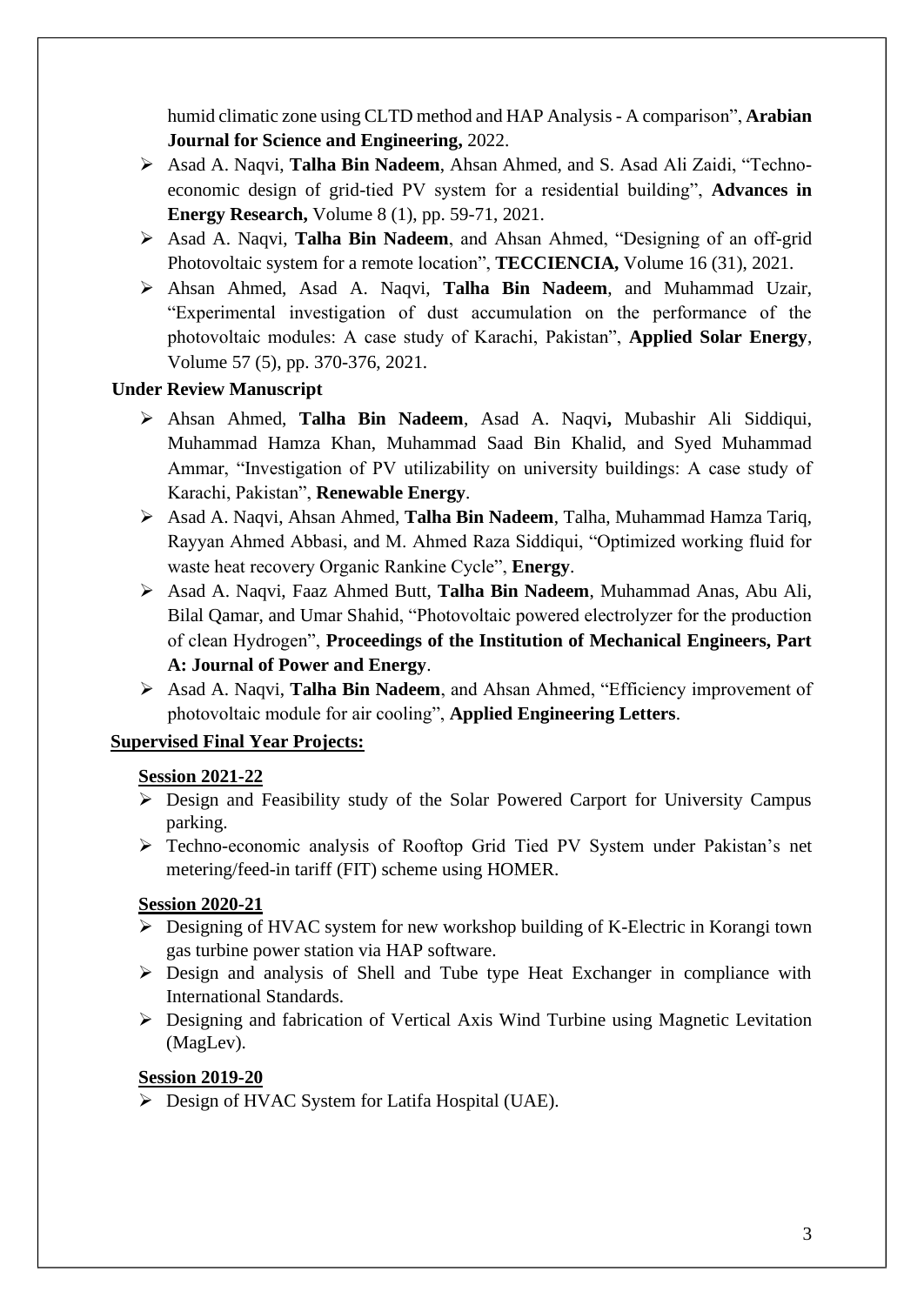

**Designation:** Maintenance Engineer **Department:** Maintenance Department **Key Responsibilities:**

- $\triangleright$  Responsible for the complete maintenance activities of Boiler & its Auxiliaries including **preventive & break-down maintenance**.
- ➢ Responsible for conducting Boiler **Annual Shutdown**.
- ➢ Planning & organizing **manpower**, **materials & spares** for Routine maintenance activities & Annual shutdown of Boiler.
- ➢ Responsible for the generating **Purchase Requisitions**, follow up of the materials from concerned vendors.
- ➢ Responsible for **coordinating all documents** related to boiler area including **Annual Shutdown** & all other **Routine Maintenance Reports** and **Spare parts lists**.
- ➢ To utilize **ERP System** (**SAP ECC6 Plant Maintenance Module**) for creating Maintenance Order, monitoring inventory level, raising Notice of Requirement & Notice of Manufacturing, Budgeting/Costing of maintenance jobs, issuing Job Completion Certificates, issuing Material Requisition Slips etc.
- ➢ Maintenance & trouble shooting of Rotary equipments such as **Centrifugal Pumps**, **Reciprocating & Screw Compressors** as well as Stationary equipments such as **Heat Exchangers**, **Cooling Towers** & **Storage Tank**.
- ➢ To ensure all **Fire Preventive** equipment was maintained and tested to insure its 100% operation.
- ➢ Co-ordination with **Projects Department** & responsible for the **Modifications** for the better performance/availability of the equipments.
- ➢ Co-ordinate with contractors for any sort of Modifications in Utility Area including **Boilers**, **Water Treatment Plant** & **RO Plants** and its **Tanks**.
- ➢ To receive all types of work permits including **Hot work permit**, **Crane operation permit**, **confined space entry permit**, **electrical energize/de-energize permit** and **cold work permit**.
- ➢ Authorized to sign **Material requisition slip** for issuance of material from warehouse.
- ➢ To evaluate and check **final measurements** for issuance of **job completion certificates**.
- ➢ Familiar with international codes & standards like **API 610**, **API 618**, **API 682** & **TEMA**.

#### **Turnaround/Planned Shutdowns:**

- **1) Lube-II Refinery Turnaround 2017**
	- Worked as a **Critical Pipelines (CPL)** coordinator in Lube-II Refinery Turnaround 2017.
	- Completed all the **pipelines modification** jobs proposed by Operations and Project Department in accordance with ASME B31.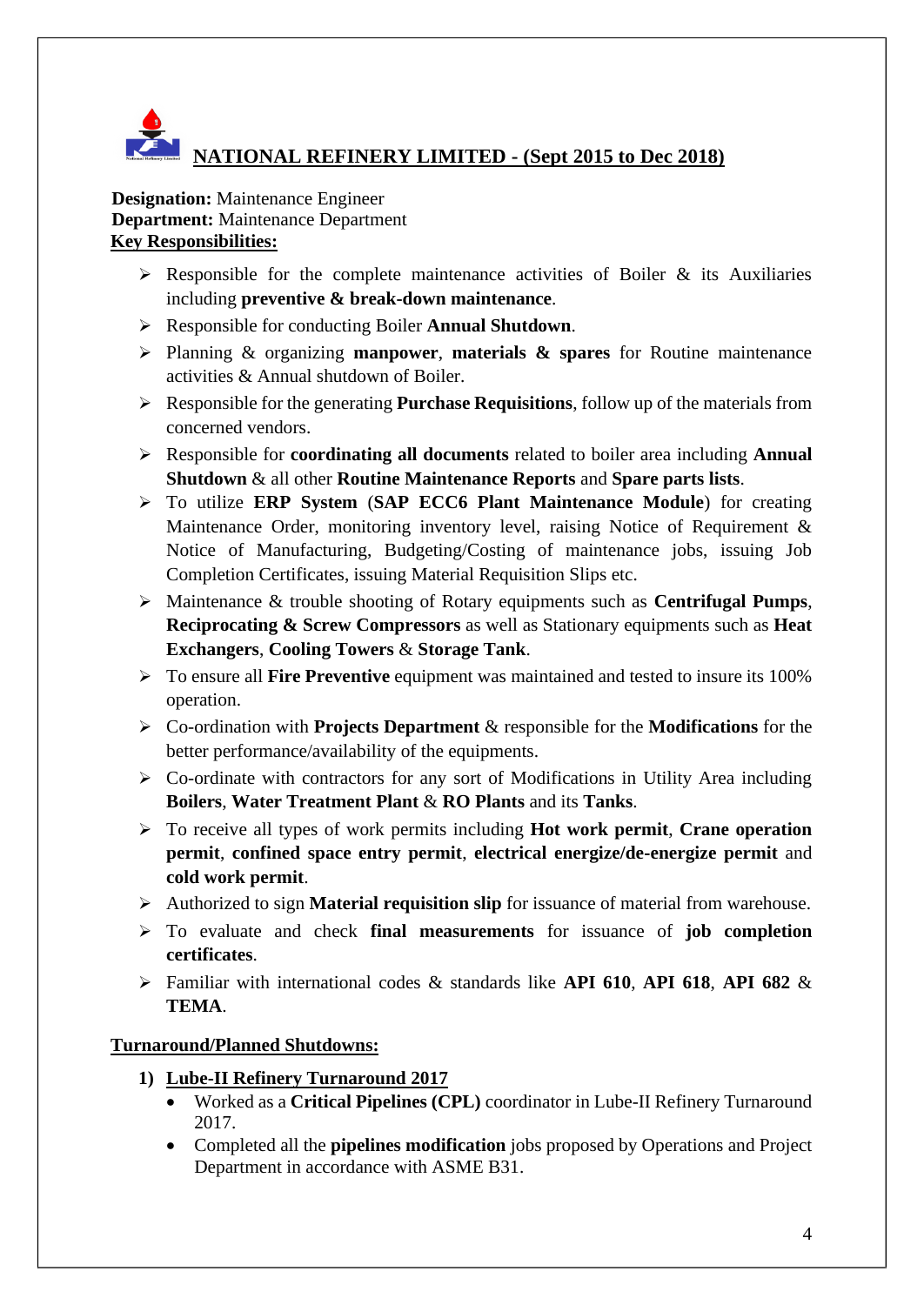- Carried out all the **process pipelines** repair/replacement jobs recommended by inspection team in accordance with ASME B31.
- Coordinated with DESCON Engineering Limited personals for completion of all jobs.
- **2) Fuel Refinery Turnaround 2016**
	- Served in Inspection Team for **Pressure Vessels and Reactors** in Fuel Refinery Turnaround 2016.
	- Carried out initial inspection of pressure vessels and reactor.
	- Pre-cleaning and post-cleaning final inspection of pressure vessels and reactor in accordance with **API 510** and **ASME Section VIII**.
	- Providing recommendations for maintenance jobs (if required).
	- Box-up of pressure vessels and reactors after completion of all jobs.

# **AUVITRONICS LIMITED (House of Habib)-(Apr 2015 to Sept 2015)**

**Designation:** Trainee Engineer **Department:** Maintenance Department

#### **Key Responsibilities:**

- ➢ Implementation and monitoring of all mechanical related works at floor as per approved drawings and methods and **safety rules (HSE).**
- ➢ Estimation, preparation and assignment of the resources such as **manpower, materials, consumables, equipment, tools, etc**., required for all mechanical and related works prior to execution.
- ➢ Designing of the **layouts** of the existing & under construction building in Port Qasim plant.
- ➢ Make the **Preventive Maintenance Schedule** of the Port Qasim plant **Injection Molding machines**, its accessories & other Utilities equipment such as **compressors, boiler, chillers, cooling towers** and **AHU Systems**.

#### **TECHNICAL SOFTWARES**

- 
- ➢ ANSYS (ICEMCFD, CFX, CFD Post, Workbench) ➢ Unigraphics NX-8
- ➢ Hourly Analysis Program (HAP) ➢ Turbo C
- ➢ Minitab

#### **HONOURS, AWARDS AND ACHIEVEMENTS**

- ➢ **2 nd Position Holder** in Mechanical Engineering Department of Batch 2010-11.
- ➢ Secured **second highest CGPA** in Masters in Engineering and Management (Energy and Plant Management) programme offered in Mechanical Engineering Department.
- ➢ Awarded a **4-year** merit scholarship in undergraduate.
- ➢ Awarded a laptop in **Prime Minister Scheme** in Phase I.
- ➢ 3-month certified course of **Web Engineering** from Centre for Continuing Engineering Education (CCEE) in NED University of Engineering and Technology.
- ➢ Certified Course of **Unigraphics NX8** from **NED University of Engineering and Technology**.
- ➢ MATLAB ➢ RET Screen
	-
	-